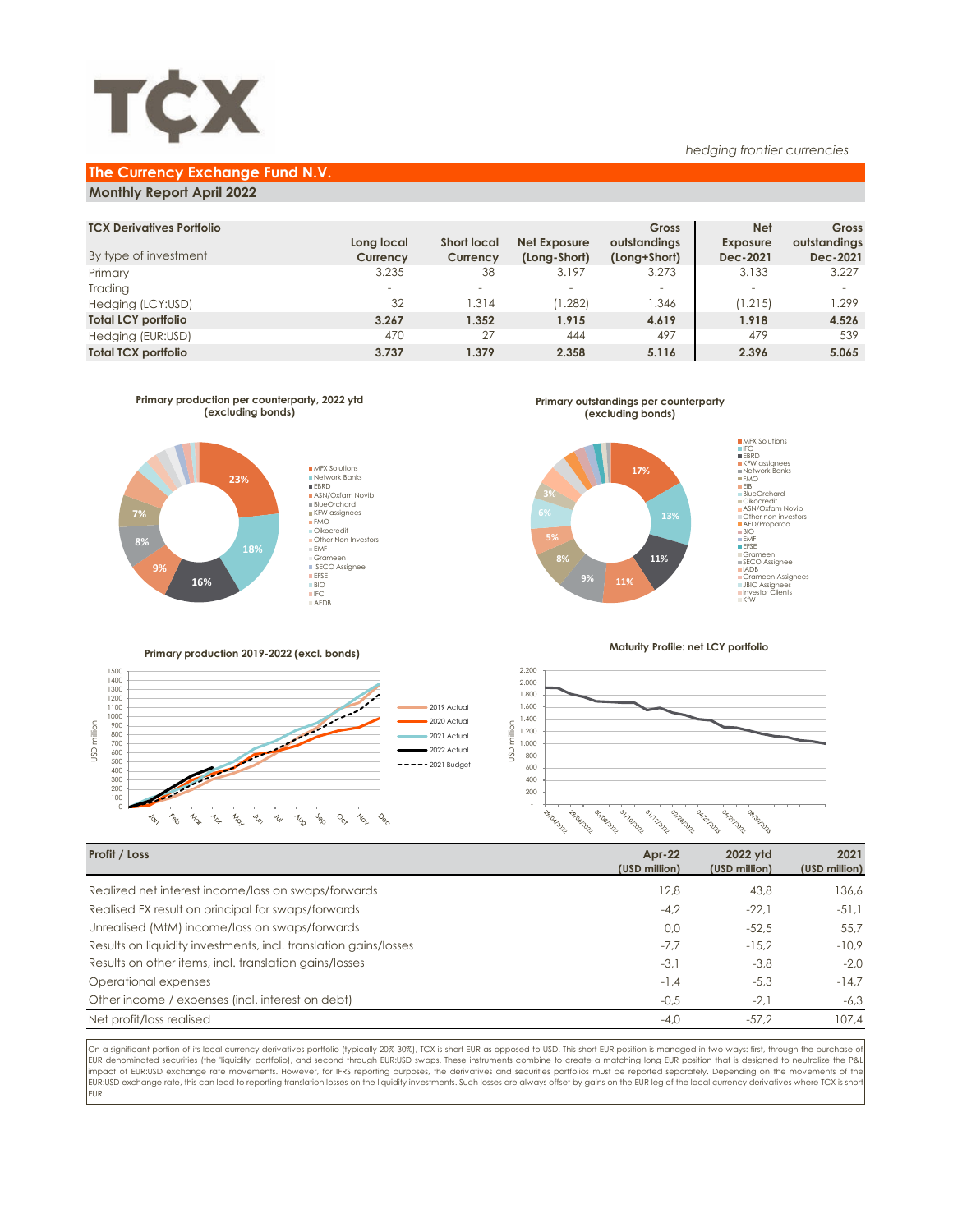

# **The Currency Exchange Fund N.V. Monthly Report April 2022**



#### **TCX Net Asset Value per A-Share**

| <b>NAV performance</b>           | $Ar-22$<br>(USD million) | 2022 vtd<br>(USD million) | Apr-22<br>(USD/share) |
|----------------------------------|--------------------------|---------------------------|-----------------------|
|                                  |                          |                           |                       |
| NAV at start of period           | 776.0                    | 829.2                     | 736.932               |
| P/L in period                    | $-4,0$                   | $-57.2$                   | $-3.783$              |
| Issuance & redemptions in period | 0.0                      | 0.0                       | $\Omega$              |
| Distributions to shareholders    | 0.0                      | 0.0                       | 0.0                   |
| NAV at end of period             | 772.0                    | 772.0                     | 733.150               |

| VaR and capital efficiency                                                | $Apr-22$ | <b>Mar-22</b> | <b>Dec-21</b> |
|---------------------------------------------------------------------------|----------|---------------|---------------|
| Market risk exposure (USD million)                                        | 94.5     | 97.6          | 92.7          |
| Market risk exposure (% of net notional exposure)                         | 4,9%     | 4.9%          | 4,8%          |
| Available Capital (USD million)                                           | 1.127.1  | 1.137.1       | 1.194.0       |
| Risk Weighted Assets (USD million)                                        | 4.440.9  | 4.577.8       | 4.365,3       |
| Capital / Risk Weighted Assets (Capital Ratio)                            | 25%      | 25%           | 27%           |
| Available Capital cushion (capital in excess of 14% minimum, USD million) | 505.4    | 496.2         | 582.8         |
| Available Capital cushion (as percent of Available Capital)               | 45%      | 44%           | 49%           |
| Available Liquidity (USD million)                                         | 1.094.7  | 1.126,2       | 1.142.9       |
| Diversified 12m FX stress test (USD million)                              | 214.2    | 221.9         | 223.0         |
| Available Capital/Diversified 12m FX stress test (USD million)            | 5,3      | 5,1           | 5,4           |
| Undiversified 12m FX stress test (USD million)                            | 715.9    | 746.1         | 736.4         |
| Available Capital / Undiversified 12m FX stress test (USD million)        | 1,6      | 1,5           | 1,6           |
| Ratio Undiversified/Diversifed stress test                                | 3.34     | 3.36          | 3.30          |